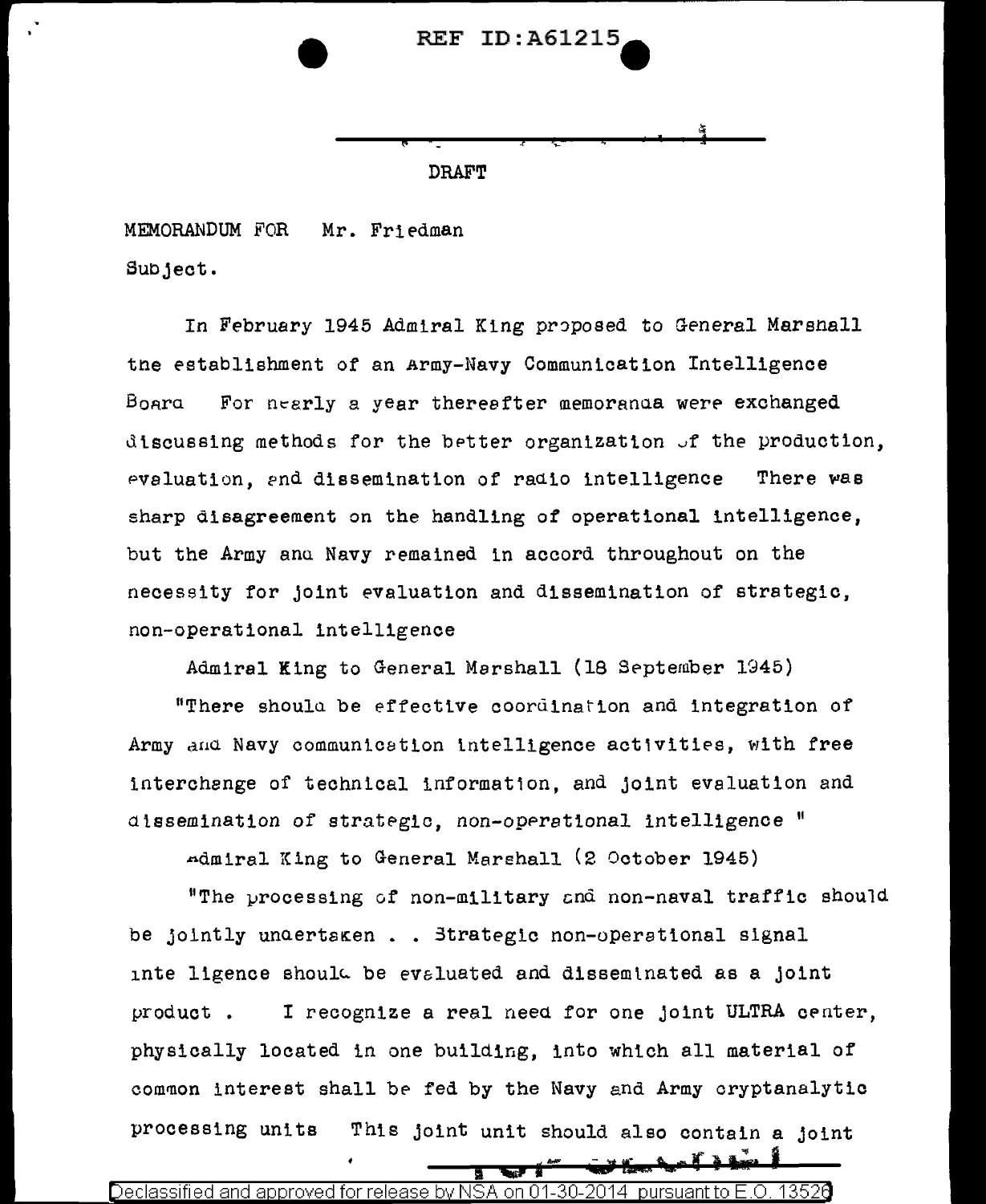

collateral center and a joint ULTRA evaluation unit "

General Marshall to Admiral King (10 October 1945).

"After reading your memoranoum of 2 October, I am convinced that a joint Ultra intelligence evaluation center would be ineffective unless in the same center there were combined all other types of Army and Navy intelligence.

"It seems to me that the best solution for improving not only the effectiveness of Ultra intelligence but to resolve the entire question of Army and Navy intelligence organizations would be for us to combine in one location, under joint control, all Army and Navy intelligence effort, personnel and direction including all of the product of the Ultra "

General Elsenhower and Admiral Nimitz having succeeded to top command, the exchange continued.

Admiral wimitz to General Eisenhower (28 December 1945).

"It is essential for the wevy to retain under its control those communication intelligence functions paramountly related to naval operational requirements and the extrcise of naval This is true regaraless of the extent of joint effort command by the two services and, likewise, regardless of the extent of control which may otherwise be exercised over the fielu of intelligence gener lly by the interdepartmental joint intelligence agency which may be created "

General Eisenhower to Admiral Nimitz (29 December 1945)

"There is enother factor which has been bothering me for some time and that is the establishment of a system wnere there

2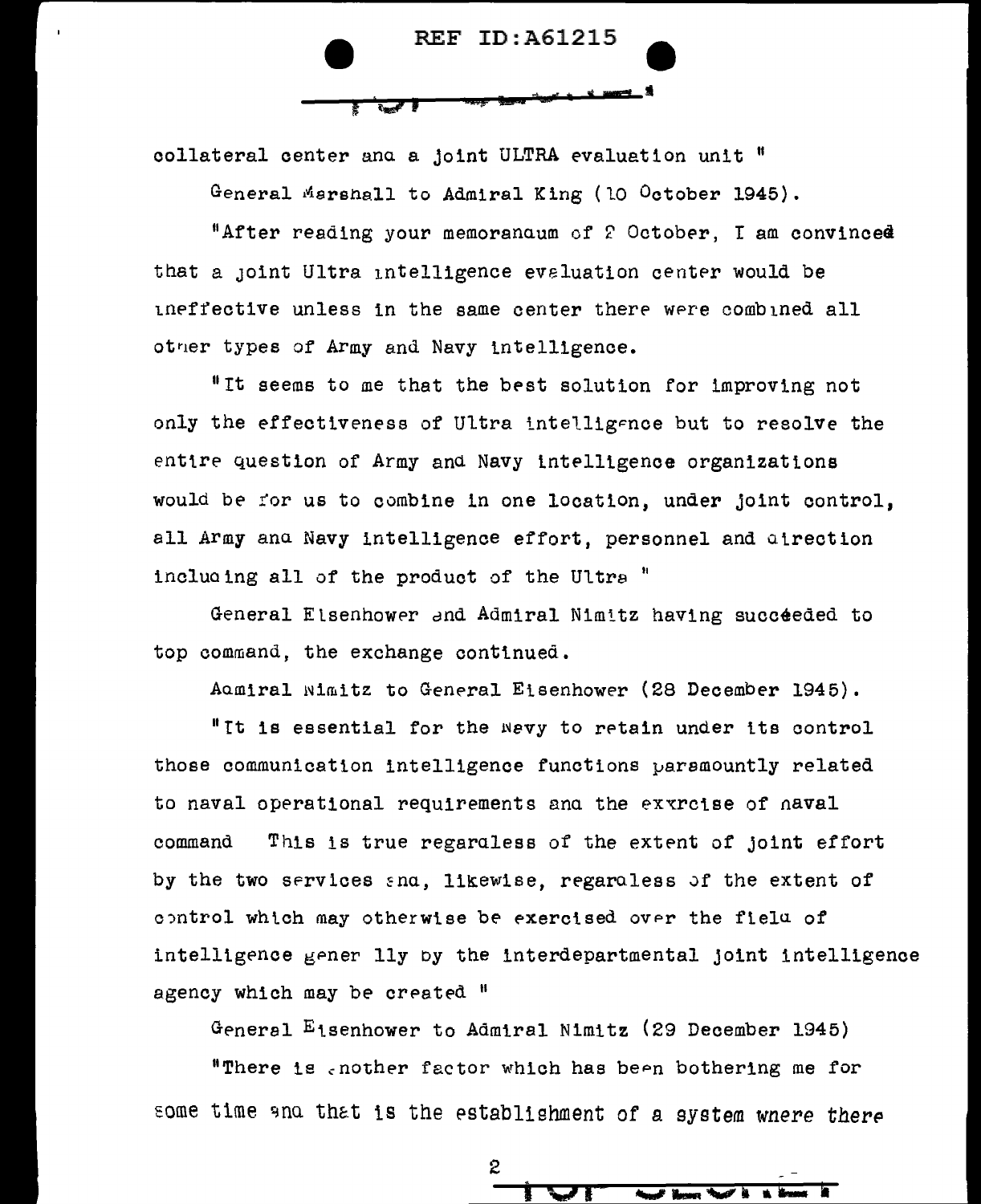**REF ID: A61215** 

is a direct and free exchange of all information which may be of value to both departments. Thel had such en Intelligence Exchange Office as art of the War Cabinet and I understand it served very well. This agency is needed, in addition to the Joint Allied Committee, because of the character of some of the information involved "

Admiral Nimitz to General Fisenhower (4 January 1346).

"It is increasingly/apparent to me that, with present semobilization of personnel and the increasing necessity for intelligence on a number of targets, we cannot keep ourselves properly informed unless we have the most complete integration, fither by joint direction or allocation of all tasks in the communication intelligence field "

The best means to integrate communications intelligence production, evaluation, and dissemination had concerned the Nevy throughout the war. The problem was, and is, to expect the flow of operational intelligence to theatre commanders, while providing in the same organization for the full exploitation of the strategic information which redio intelligence carries in such large volume. The following is a review of the methous developed at the various naval stations during the war

The Navy operated three major cryptanalytic units. These were locatea at Washington, Honolulu, ana Melbourne The Honolulu and Melbourne effort was devoted exclusively to Japanese ciphers At Washington two offices functioned under the same top management



3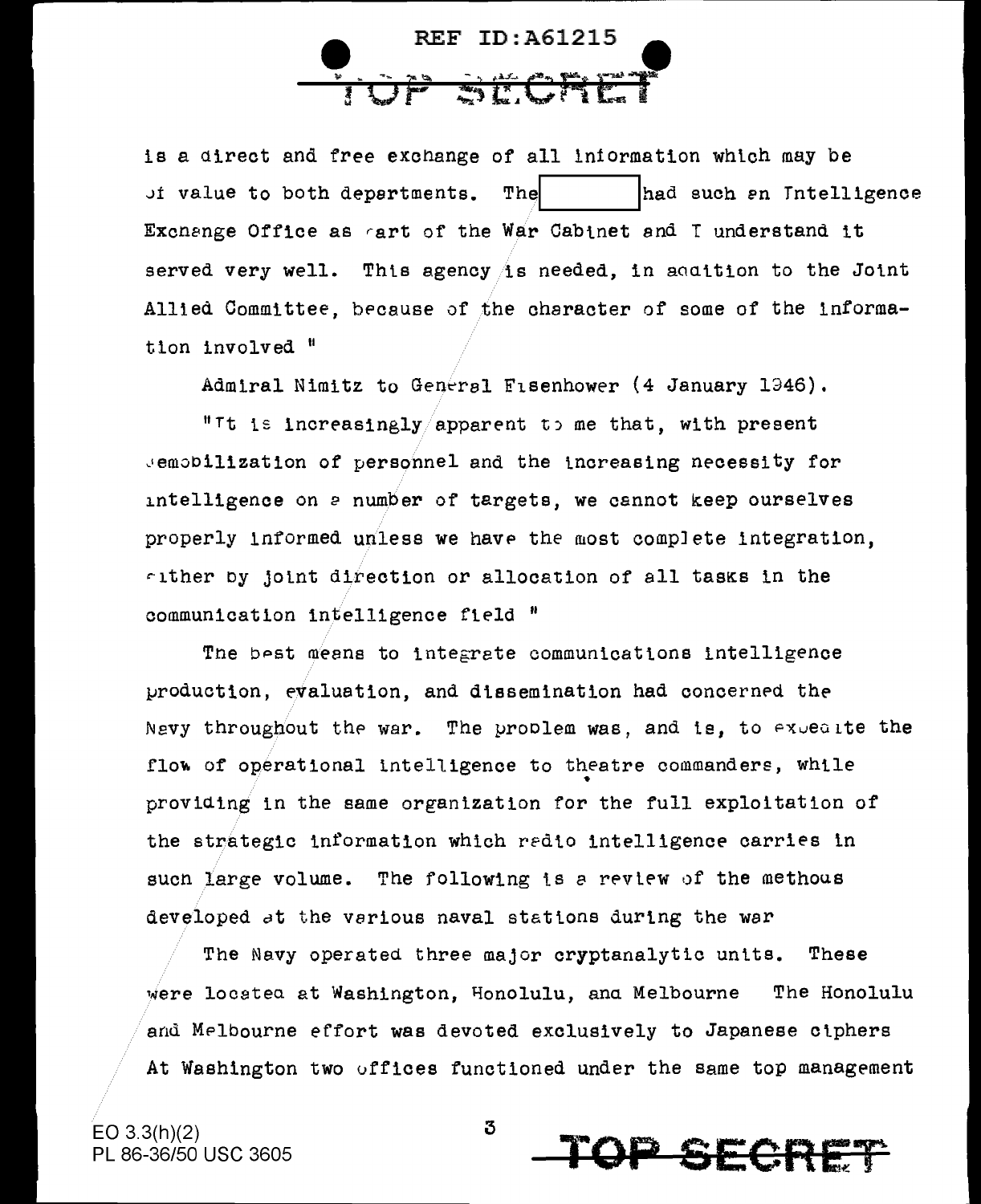

control but were carefully segregated on the working level, one office collaborated with Honolulu and Melbourne on Japanese systems, the other assisted London on the solution of European ciphers

Each of these Navy groups fed its intelligence product into command headquarters in essentially the same way Because all units operated under the control of communications rather than intelligence, the differences in methods of dissemination with which eacn began the war tended to disappear. All eventually or enized the cryptanalysts and the intelligence experts as cooperating teams.

The crux of the matter is that the familiar term "radio intelligence" is something of a misnomer. Actually, what the cryptanalyst poduces is "radio information " This information. when operational in neture, is the most reliable of all sources, particularly from the standpoint of revealing enemy plans. When it is strategic information it must usually be integrated with information from other sources for effective use. Only after such collation and interpretation can the raw message legitimately be called "intelligence"

At Washington the effort to streamline a production and dissemination organization continued from February, 1942, until the end of the war. In February 1942 CNO proposed the establishment of an operational intelligence watch under CinC USFleet

4 UF OFFICET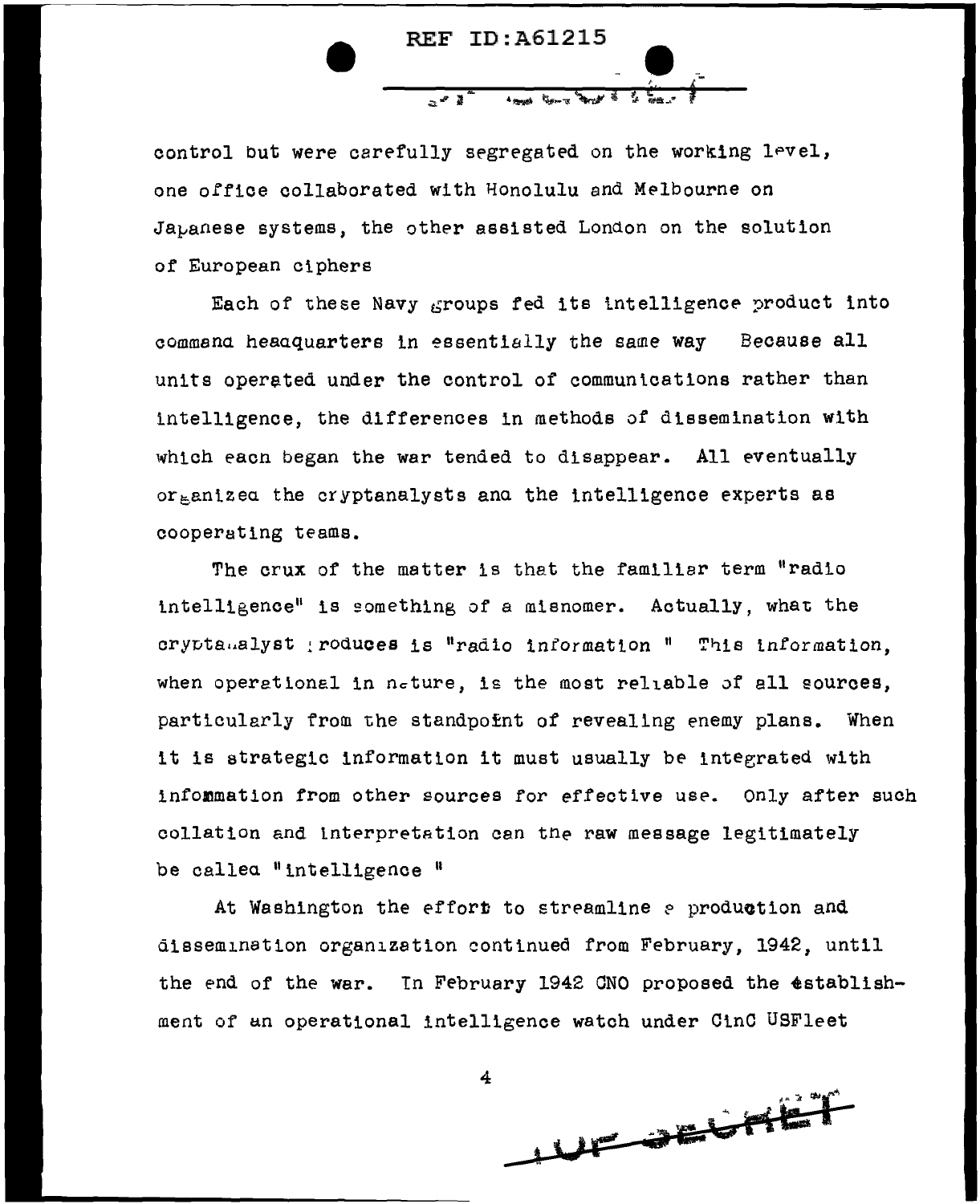**REF ID: A61215** 

to provide for more effective coordination Comincn instructions on the aissemination of communications intelligence were promulaated in June 1942<sup>1</sup>, and were revised and reissued in March 1943  $z$  On 14 June 1943 DNC proposed better coordination by the establishment of a Combat Intelligence Center under Cominch By directive, Admeral King created the Center on 26 June 1943 3 In January 1944 DNC proposed that at least part of the Center work in collaboration with the cryptanalysts at the Navy Communications This proposal was ordered into effect by Admiral King Annex in November 1944.<sup>4</sup> By then, the var was in its final months, and no further sweeping changes were found necessary, but extariment and revision of methods continued on the working level to the very end

The creation of F-2 in June 1943 marks the relief, during the period of the war, of ONI responsibility for intelligence evaluation and dissemination Hence forward the cryptanelysts' product flowed directly into Cominch headquarters Within  $F - 2. F - 21$  was established to evaluate German messages The Pacific section was designated F-22

That art of  $F-21$  allowed to  $-V-1$  ate decrypted messages consisted of three officers and a petty officer The decision had been made at the outset to keep this group as small as possible for reasons of security. Theleak concerning radio intelligence work in the Battle of Midway had taugnt the high

See Tab A 2 See Tab B Tab C

TOP SECRET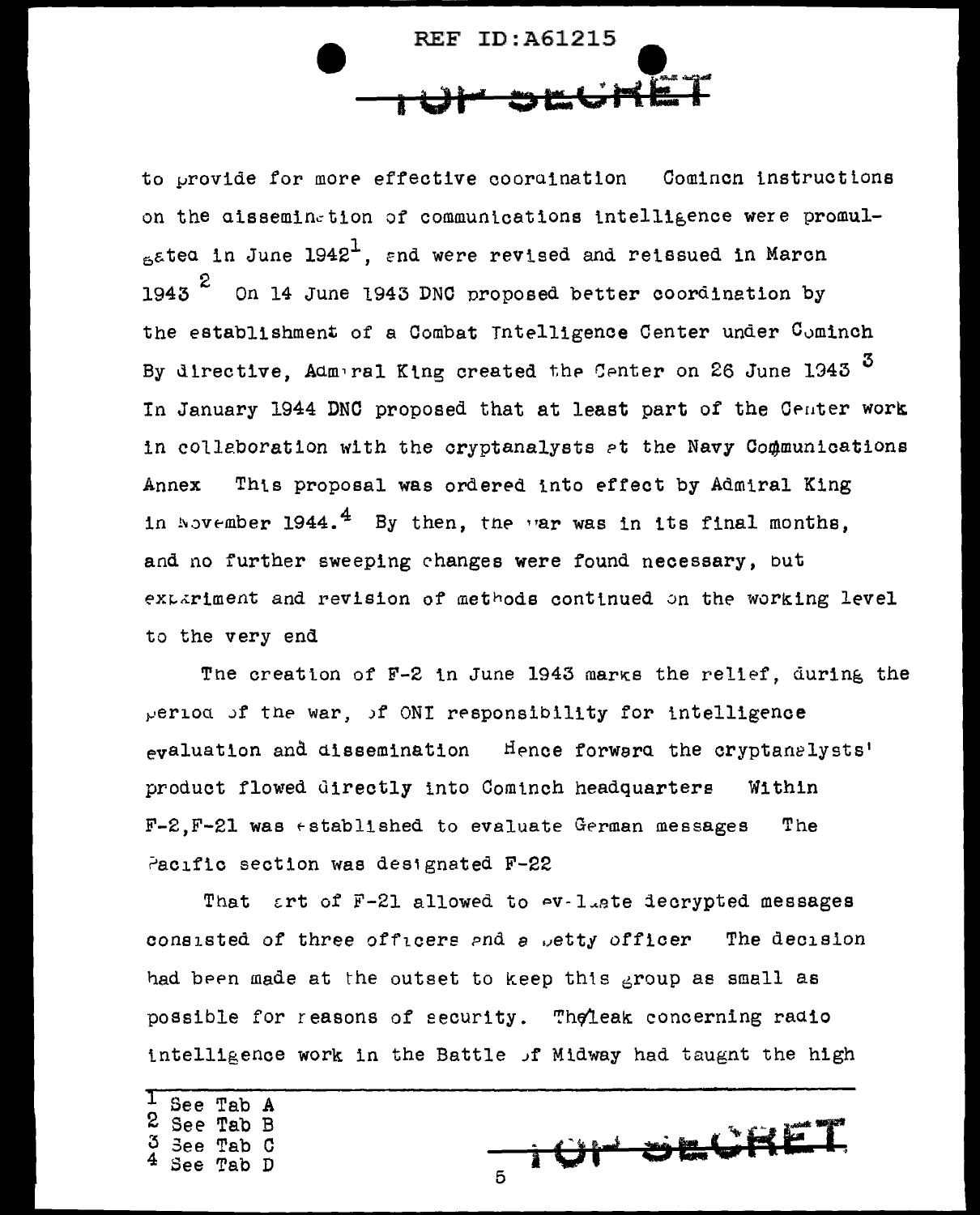EO 3.3(h)(2) **TOP SECRET** 86-36/50 USC 3605

command the need for extreme caution Nor did this section operate on a  $14$  hour watch, again for a good reason. it had been found that rerouting convoys during the night entailed far too  $6r$ reat a risk of collision between our own ships. A "summary" of highlights of decrypted messages was reparea by the cryptenalyste' watcn officer, therefore, and forwarded to the Navy Department about 0600 daily There this "summary" served as a guide to pick out the important messages. All actual evaluation and dissemination of Ultra information was performed by the three officers in  $F-Z1$  The official "Plot" was maintained by F-21. The sole function of the Atlantic cryptanalytic section was to supply raw translations of German messages, which were forwarded throughout the day It should be pointed out that, under this arrangement, the cryptanalysts were feeding their product directly to the ultimate consumer, inasmuch *es* Comlnch had assumed direct command of the anti-submarine forces. It is interesting to know also that  $F-21$  was in frequent tirect communication each day

REF ID:A61215

Obviously, unuer the existing arrangement, the F-21 staff had no time to exploit strategic tnformetton

Fauio intelligence is full of such strategic data It can often be exploited only when the research man can trade bits and pieces of facts with the cryptanalyst and with the traffic

**E .......**  <sup>6</sup>~\~~,~~o~P~c~~ &.i!i-·i'\t...~~ **ftA-11\_. ..... 1-**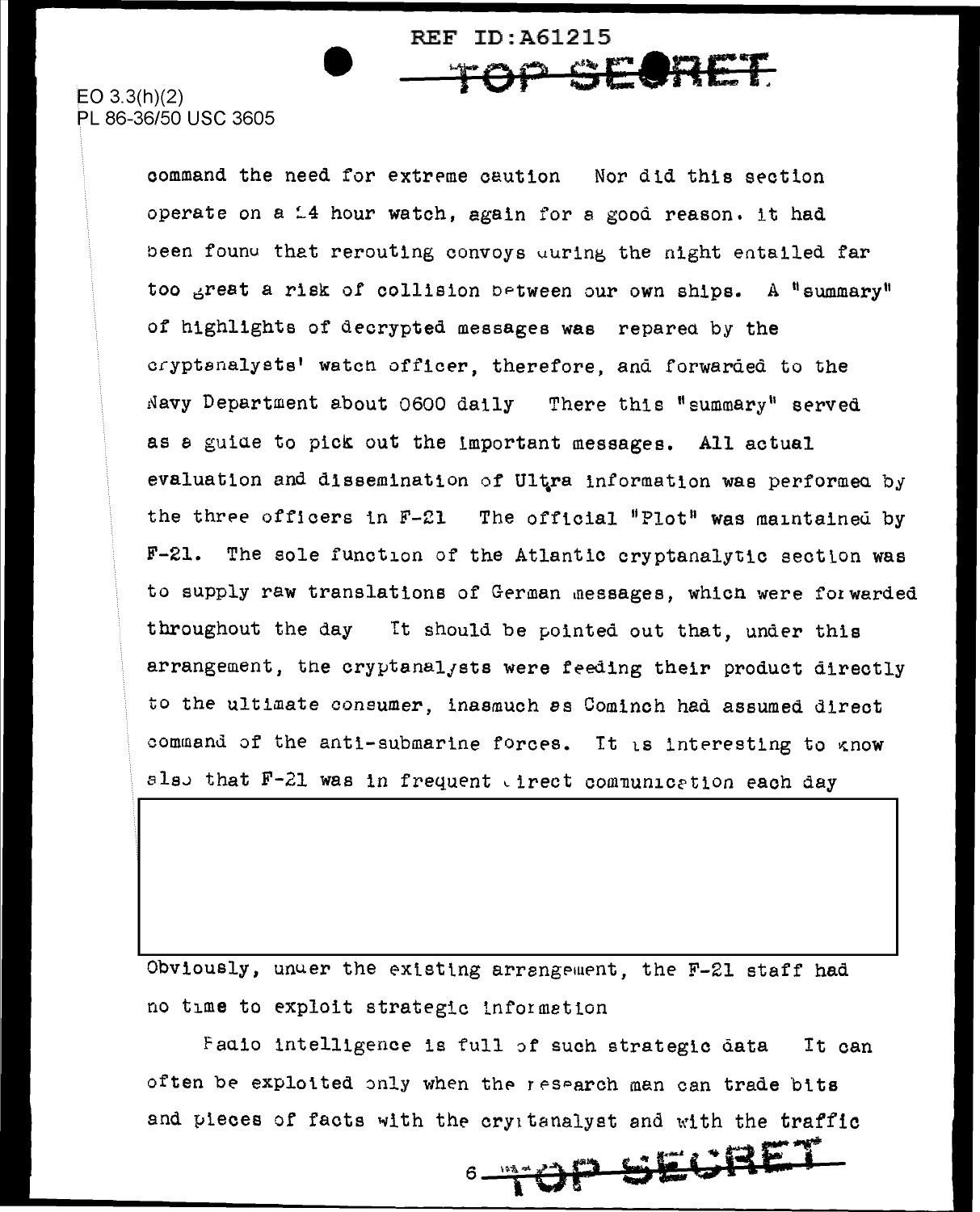## TOP SECRET

analyst For this purpose a small group from the translating staff of the cryptanalytic unit was finally detailed to do Their joo was to develop this strategic and technical research information to the full This rather belated exteriment was highly successful they developed invaluable intelligence on the sonic turpedo, on German radar, on the schnorkel, and on cipher compromise All reports prepared by this group were approved and disseminated by F-21.

The racific office of the Washington cryptanalytic station was clways very much larger than the Atlentic, the volume of its translations was far greater, but the exploitation of its intelligence product was very similar to the plan followed by the Atlantic office Washington did not begin to decrypt Japanese messages on a current basis until shortly before the Battle of Miaway. From the time decryption began translations were fed directly to all theatre command neadquarters, as well as to Cominch, by a special circuit reserved solely for the exchange of radio intelligence items. All decrypts thus flowed simultaneously to CinCPac (Nimitz), to Commander South West Pacific (MacArthur). and to Commander Southern Facific (Halsey) <sup>5</sup> Prior to encoding for this circuit operational information was passed to Cominch headquarters by secure telephone, while the messages themselves were forwarded by hand

During this early weriod in the war very little strategic intelligence was developed. Much was decrypted but there was

-TOP SECKET

 $5$  See chart at Tab E.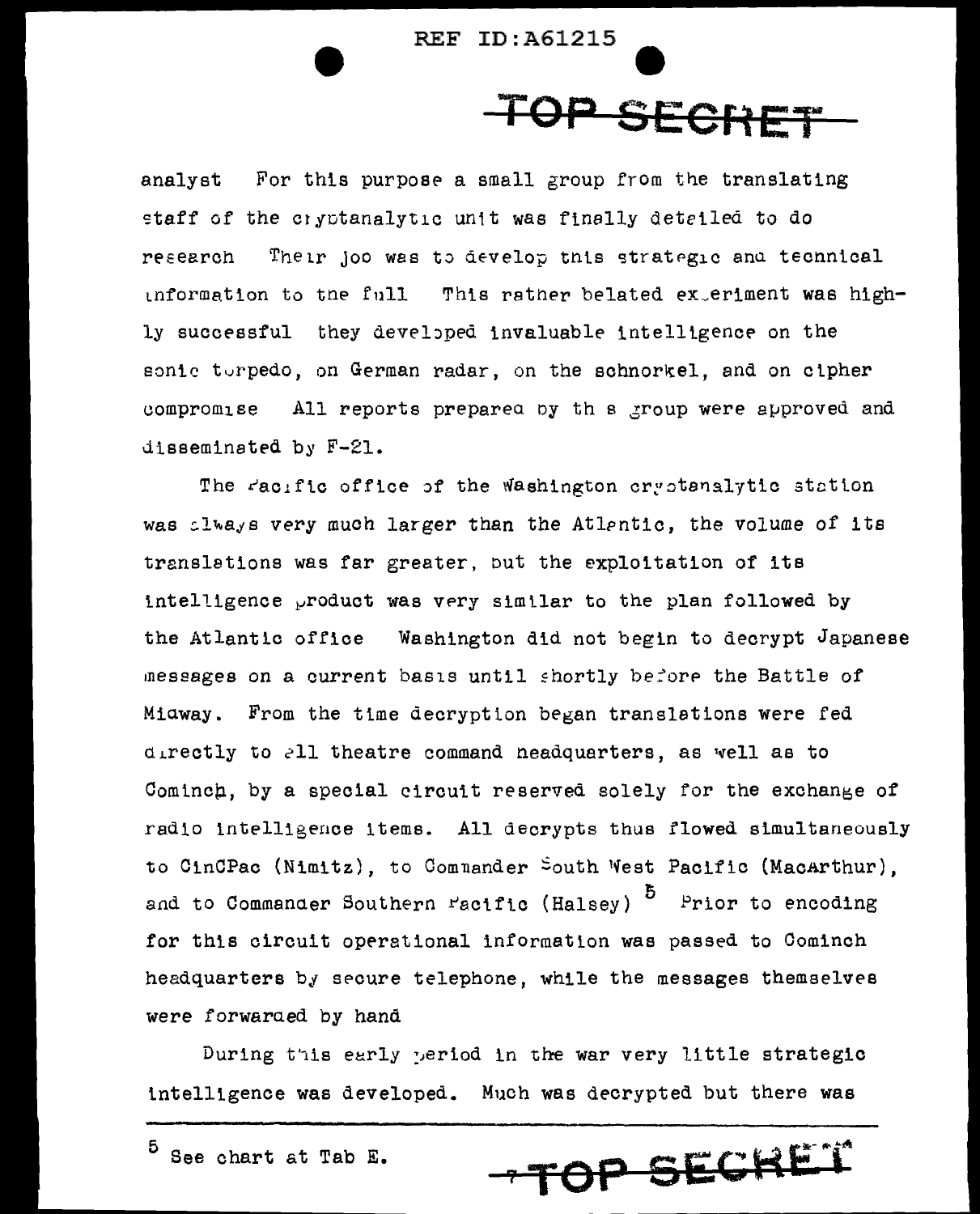

little time for its exploitation What work was accomplished was done by ONI The creation of F-2 soon after the cryptanalytic group moved from the Navy Department to the Navy Communications Annex in the spring of 1943 did not alter the previous method for handling operationel information. As before, it was fed to all headquarters by the special ctroutt for whatever dissemination each headquarters saw fit to make within its command But strategic intelligence for the first time was given the attention it deserved So profitable were the studies of Japanese supplies of strategic materials, of ton age sunk, of imports, of mine fields, etc , that, as we have seen. Cominch suthorized a group with F-22 aissemination authority to work at the Navy Communications Annex. Like the  $F-21$ strategic intelligence analysts, however, this group in reality were drawn from among the Japanese translators f the cryptanalytic office. It eventually numbered more than fifty people. Their efforts were directed solely toward the development of strategic ana technical information extracted from decrypted Japanese messages  $F-22$ , like  $F-21$ , dissem nated . 11 reports special studies, and other papers prepared at the Navy Communications Annex.

At Honolulu, the Combat Intelligence Center was established in June 1941, but for an extended period functioned only as a clearing house of collateral information to aid the cry<sub>r</sub>tanalysts No diplomatic or other current Japanese traffic was being read at Honolulu at the time of the Pearl Harbor attack. In the early spring, nowever, current Japanese ciphers were broken anu the Honolulu unit played a decisive role in the winning of the Battle of Midway. 8 i Vi **Mail Sear**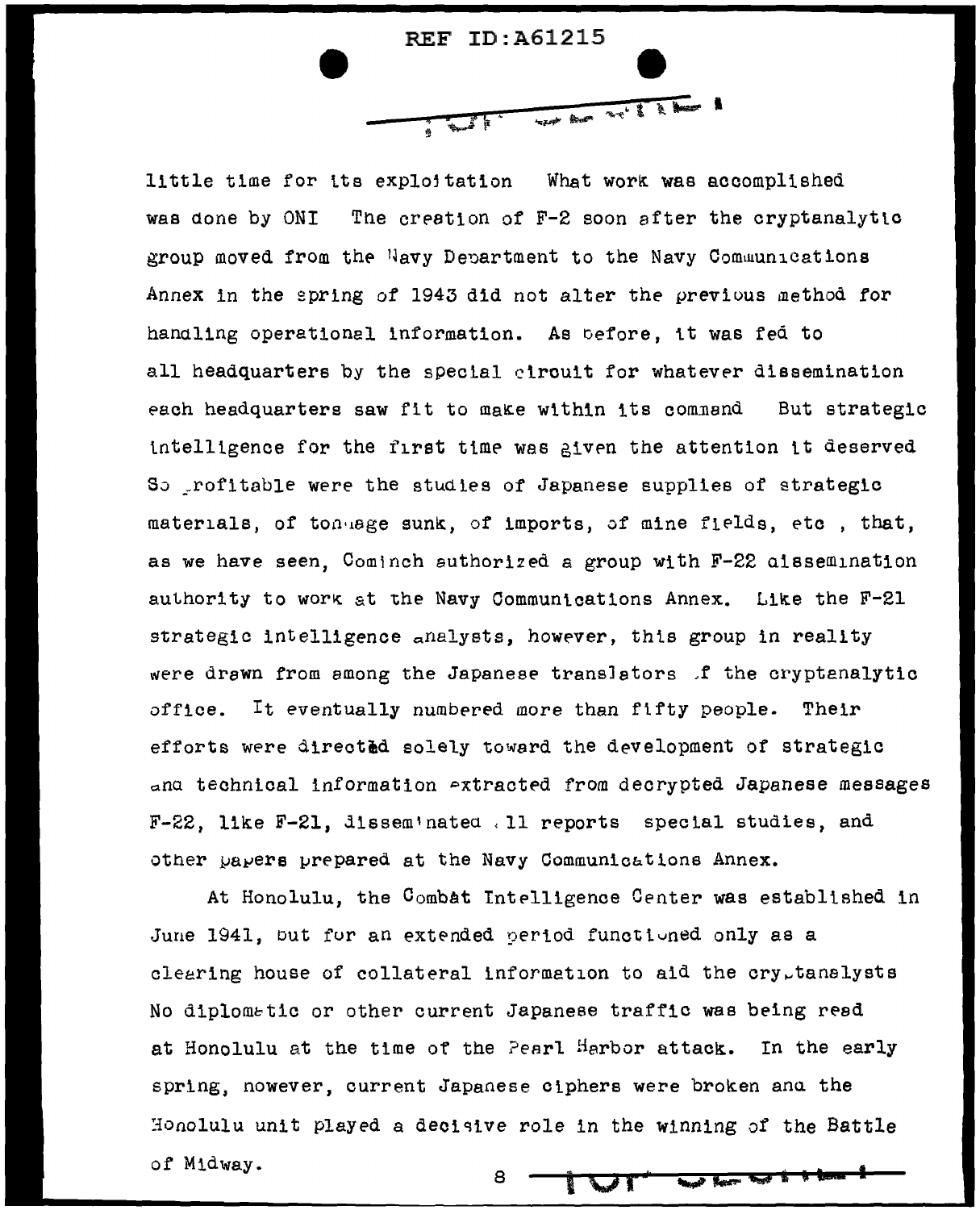ID: A61215 REF.

The earliest arrangements for forwarding radio intelligence to commana headquarters w re both sapid and informal. At the outset, the cryptanalytic unit prepared a caily summary of messages which was passed by hand to Admiral Nimitz' headquarters for forwarding to Fleet units. As the volume of translations and the urgency to act upon them mounted, a secure telephone was installed connecting the cryptamalytic watch officer's desk with the desk of the Pacific Fleet Intelligence Officer on Mimitz' If the translator lead a "hot" message, he simply phoned staff its contents to headquarters The Fleet Intelligence Officer was responsiole for delivery of any intelligence to operational units The cryptanalytic group continued to make up adaily summary for him, however, until the end of 1942, when the preparation as well as the dissemination of summaries was transferred to Fleet Intelligence This change aid not affect the cryptanalytic group's responsibility for exchanging translations with Melbourne and Washington Chee this special circuit--which has already been mentioned--was set up it continued in round-theclock operation to the end of the war.

Honolulu began the development of strategic information in the summer of 1942 Within the cryptanalytic unit, studies were made of the location of Japanese naval units and many facts were learned as well about their organization Leter, Japanese air units and land forces could be spotted From these combined studies it became possible to estimate the enemy strength in various positions throughout the Pacific Weekly reports were prepared

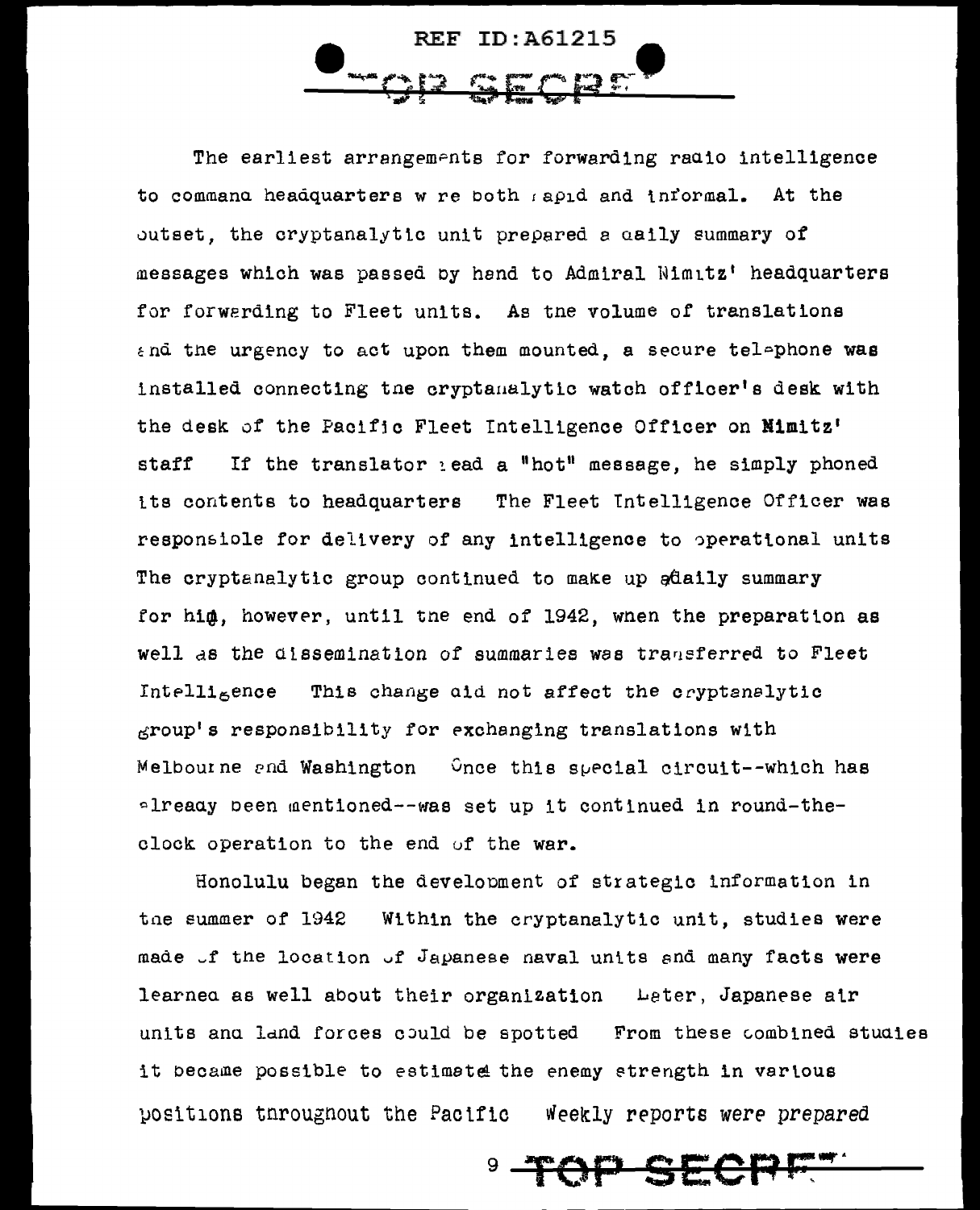**REF ID:A61215** 2 SPC

 $EO 3.3(h)(2)$ 

PL 86-36/50 USC 3605

and these, together with other typed material, were delivered to the Fleet Intelligence Officer for dissemination

There was one general exception to this system of releasing information only through or with the specific approval of the Fleet Intelligence Officer Early in the war, before the Battle of the Coral Seas, it occasionally occurred that specific data of value to submarines on patrol was picked up by radio intelligence. Relaying this information through the Fleet Intelligence Officer took time and in some cases time was of considerable importance Blanket authority was therefore granted by the Fleet Intelligence Officer for the cryptanalytic unit to deal cirectly with ComSubFor. Later, a submarine officer was stationed full time in the cryptanalytic section to obtain strategic as well as This was similar to the operational information. system. whereby representatives of operational commanders were stationed at to serve their needs directly

In September 1942, the Intelligence Center Pacific Ocean Area came into being It was housed in the same building tith Radio "ntelligence, both offices had the same fficer-in-charge, and relationship was very close The two groups, for example, used the same file of decrypts. All reports were now edited by the Intelligence Center and disseminated in accordance with the direction of the Fleet Intelligence Officer

In September, 1943, a new shuffle created the Joint Intelligence Center racific Veean Area Under this organization the cryptanalytic section was removed from the jur sdiction of intelligence and placed

**EGITE:**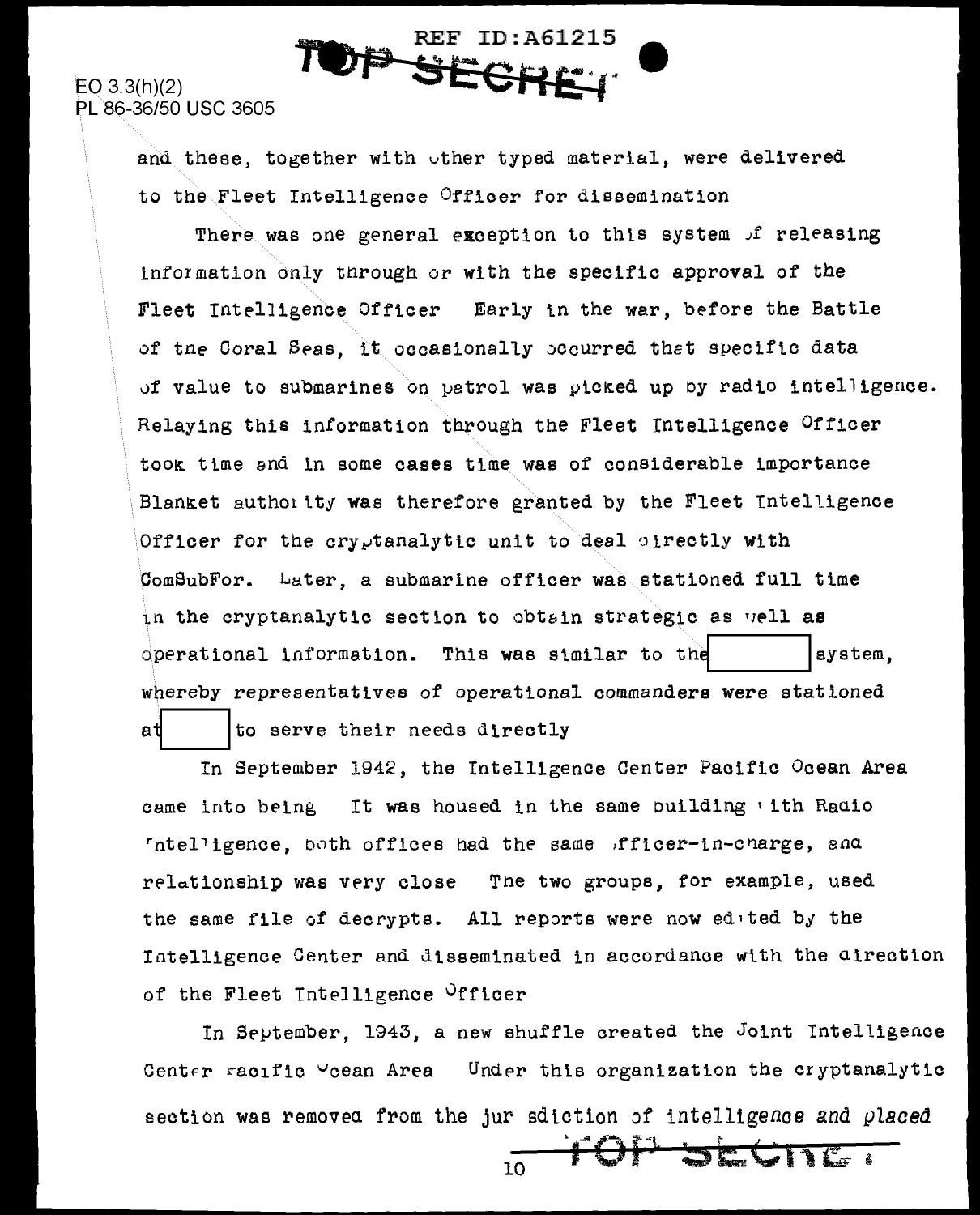



under communications Its new name was Fleet Radio Unit Pacific

One historian of the JICPOA unit has written:

"Complete cooperation continued between FRUPAC and JICPOA Tha such was the case is a tribute to the tact, ability, and cooperation of both General Twitty and Captain Goggins. No good argument against the correctness of the decision to separate radio intelligence from other forms of intelligence, under the conditions then existing, can be advanced Naval communications and naval communications alone had the officers with the talent necessary for the proper development of radio intelligence It was necessary to  $_{\text{D}}$ et on with the war with the test means available and to shelve  $\varepsilon$ ny theoretical arguments Now that peace has returned, however, these decisions chuld well be reviewed Radio intelligence needs complete cooperation with intelligence as well as communications. Tts product needs to be integrated with the whole mass of intelli $x = 0$ It will sooner or later need the service of a far-reaching intelligence agency to oirect it toward its proper target and to sovern the scope, time and rea of its coverage."<sup>6</sup>

Concerning the joint effort of the Army and the Navy under the JICPOA organization, this same historian observes.

"An Army message center was finally net up it Frubac to hanale Special Branch Communications CTC could, and frequently uid, call on Special Pranch War Department G-2 to check, verify, or amplify intelligence required for estimates, or to conquet

"Narrative of the Combat Intelligence Center, JICPOA "

6

11 TOP SECKE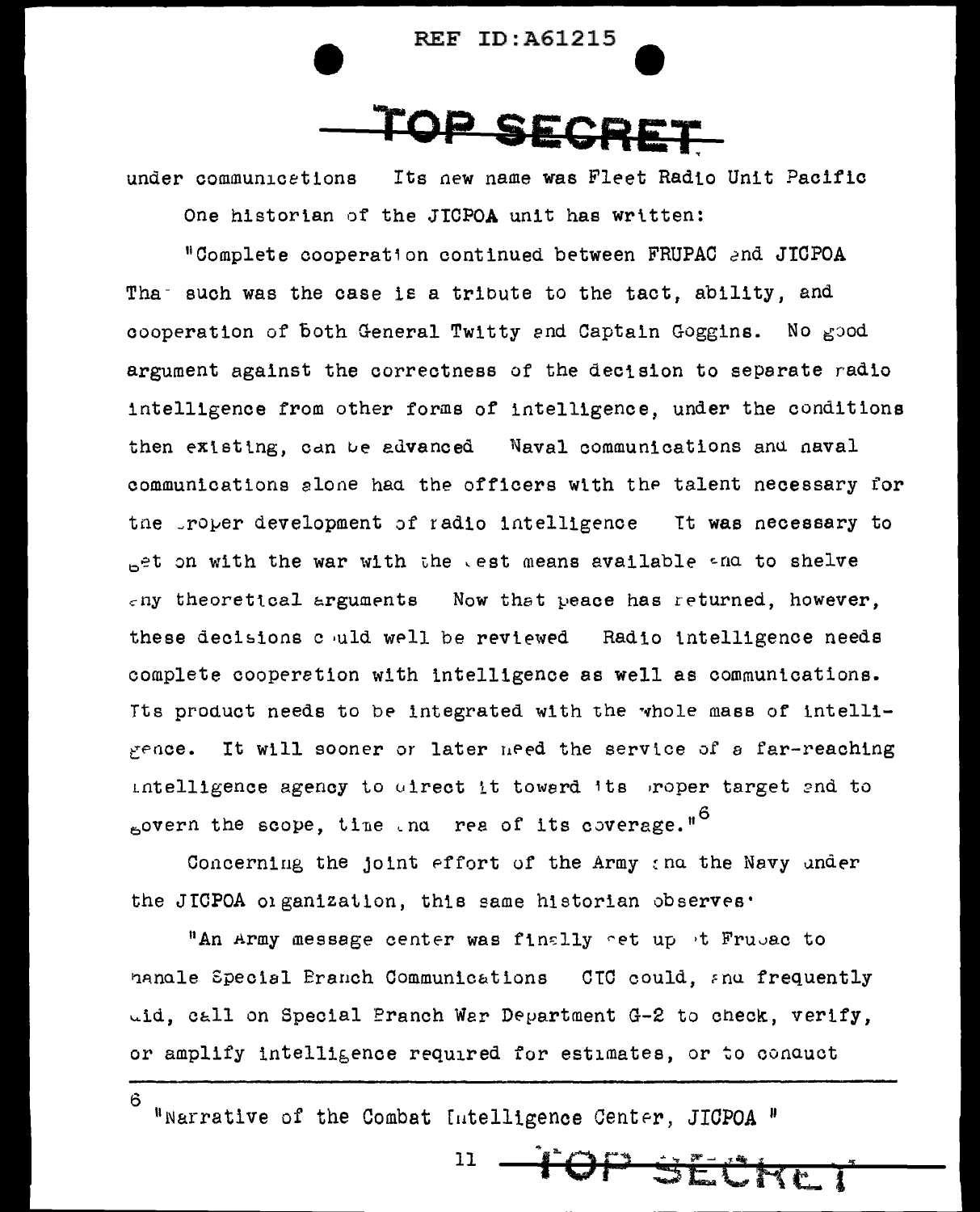

special research for its benefit Through the special security officer, material could be distributed to Army forces as required with complete confidence in its proper handling and security... The importance of this combination, in one room, and under a unified direction, of all the varied requisite sources of intelligence, backed by two world wide communication services, and able to draw the multitudinous sources of JICPOA can hardly be overestimated. When estimation of enemy strength was made it could be done with the assurance that all of the pest information was available. Moreover, it was found that Army and Navy information supplemented each other in many ways and that the result was frequently much greeter than he sum of its parts."<sup>7</sup>

In the spring of 1945 CinC Pac hesdquarters were moved to Guam. A direct communication channel was established between Frupac and the Fleet Intelligence Officer at Guam. The relationship of the two offices continued with a minimum of distrubance due to their physical separation This transfer of headquarters to Guam was the final change in the organization of radio intelligence at Honolulu.

The method followed at Melbourne should be briefly mentioned. The Melbourne unit had been evacuated from Corregidor Compared with the other units it was never large, and a direct partnership of cryptanalysts and intelligence analysts was never sttempted, largely pecause of its physical separation from the 7th Fleet Intelligence Office. Melbourne, Honolulu, and Washington were

SECA

 $\overline{z}$ Ibid

12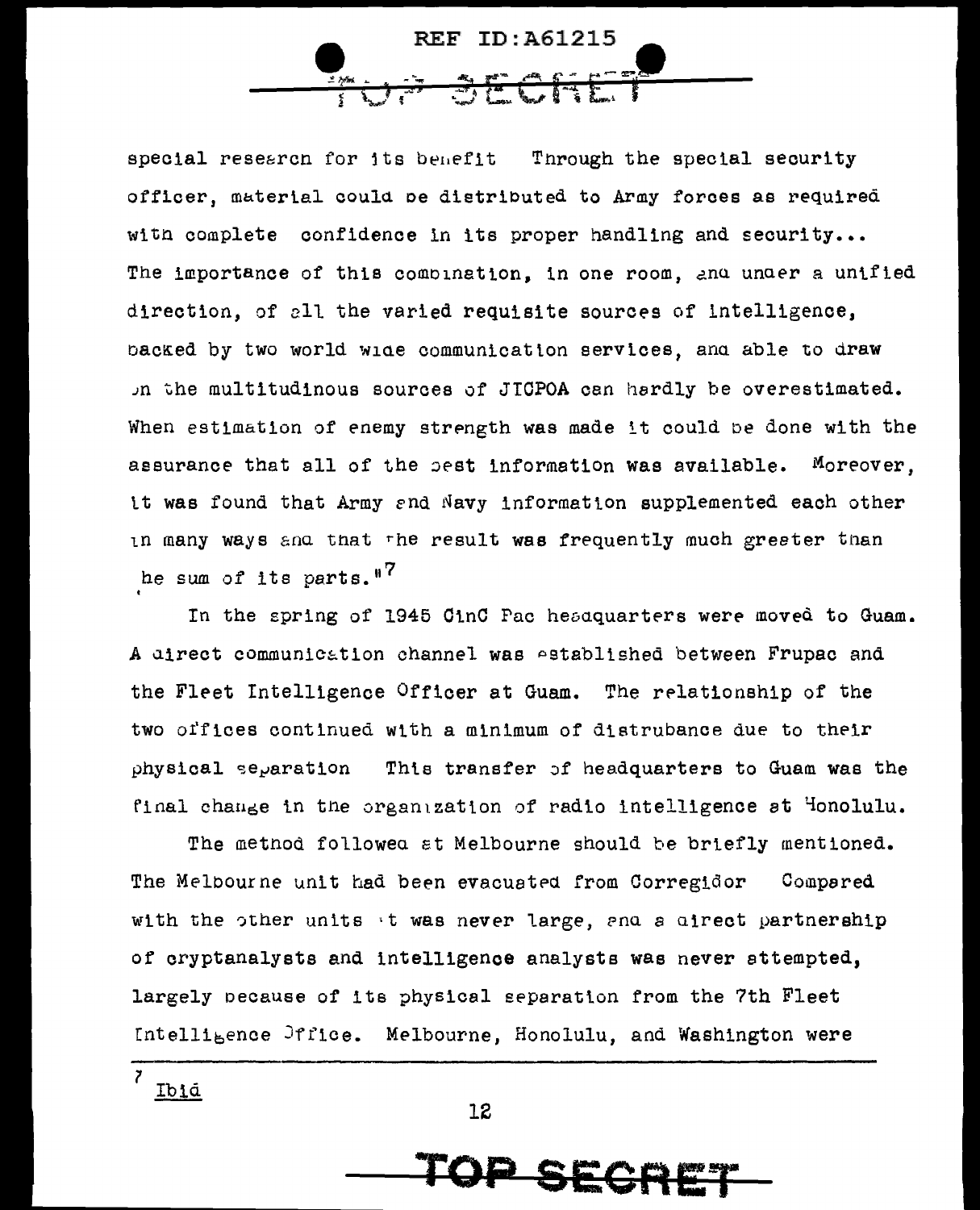

## <del>DP SECRET</del>

linked by special circuits for the interchange of radio intellibence information, Melbourne contributing the decrypts of its own intercept to the common pool Until the time General MacArthur moved his headquarters to Prisbane, the Melbourne cryptanalytic unit screened all radio intelligence information originated by Honolulu . nd Washington, and forwarded any items of interest to the 7th Fleet to its Intelligence Officer With the transfer of MacArthur's headquarters to Brisbane, the 7th Fleet Intelligence Center at Brisbane was cut into this special circuit the neeforward it screened its own material, receiving Melbourne's decrypted messages as they were put on this circuit for general use.

While the Melbourne office was never .ble to perform eollation or evaluation on a large scale because of acute lack of manpower its very separation from 7th Fleet Intelligence headquarters forced this cryptanalytic unit to perform what research work it coula. refore aecrypts were transmittea they were editea, footnoted, and commented upon, thus adding to the raw text any collateral information available in the Melbourne unit's files Thus at Melbourne as elsewnere, all preliminary collation and eveluation performed by the cryptanalytic unit filtered through the office of the heedquarters Intelligence Officer before dissemination within that headquarters, or to combat units

Based on the experience of the war, ONI assumed the functions of F-21 nd F-22 when the Cominch staff was aisestablished The Melbourne and Honolulu units were decommissioned and all Navy